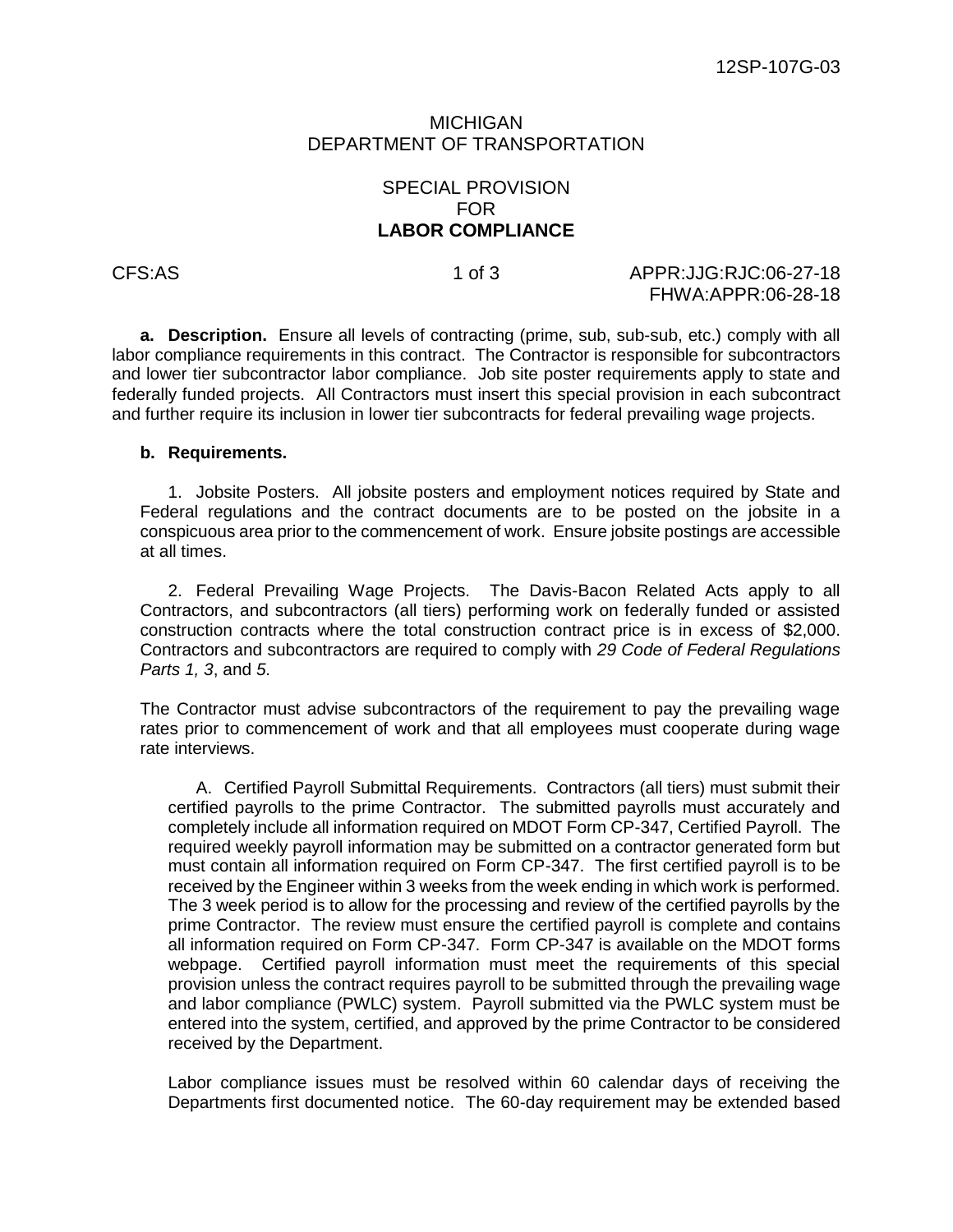on documented mutual agreement between the Department and the Contractor.

(1) Fringe Benefit Statements. Contractors making payments or incurring cost to provide bona fide benefits must submit an hourly breakdown of fringe benefits paid each worker, or work classification where applicable, that must accompany the first certified payroll where fringe benefits are credited towards the prevailing wage. The Contractor must update these documents as necessary to ensure they are current throughout the working life of the contract. Failure to submit or maintain the required fringe benefit statement will constitute a payroll deficiency.

(2) Delinquent Payroll. Certified payrolls not submitted per subsection b.2.A of this special provision will be considered delinquent.

(3) Deficient Payroll. Certified payrolls that are found to be incomplete, inaccurate, or inconsistent with other project records are considered deficient.

(4) Non-compliance Damages. A Contractor found to be in non-compliance with the requirements of this special provision will be assessed non-compliance damages listed in Table 1, proportional to the value of their work on the contract (including subcontract, purchase order (P.O.) or invoice amount).

| Contract/Subcontract/P.O./Invoice                                        | Non-compliance damages per |
|--------------------------------------------------------------------------|----------------------------|
| Amount (a)                                                               | calendar day               |
| \$0 to 49,999                                                            | \$200                      |
| 50,000 to 99,999                                                         | 400                        |
| 100,000 to 499,999                                                       | 600                        |
| 500,000 to 999,999                                                       | 900                        |
| 1,000,000 to 1,999,999                                                   | 1,300                      |
| 2,000,000 to 4,999,999                                                   | 1,550                      |
| 5,000,000 to 9,999,999                                                   | 2,650                      |
| 10,000,000 and above                                                     | 3,000                      |
| Trucker                                                                  | \$200                      |
| "Contract" amount if offending contractor is the prime contractor.<br>a. |                            |
| "Subcontract/P.O./Invoice" amount if offending contractor is a           |                            |
| subcontractor/vendor.                                                    |                            |

**Table 1: Schedule of Non-Compliance Damages**

B. Record Keeping. Maintain payrolls and basic records relating thereto (i.e. employee names, occupation, hours worked, W2, canceled checks, bank statements, etc.) by all levels of contractors during the course of work and retain for a 3-year period from the date of final estimate for all employees working on the site of work. Make these records available for inspection, copying, or transcription by the Department or its representative.

C. Short Duration Projects. The following modifications apply if the project is less than 75 calendar days in duration.

(1) Submittal Requirements. On short duration projects the first certified payroll is